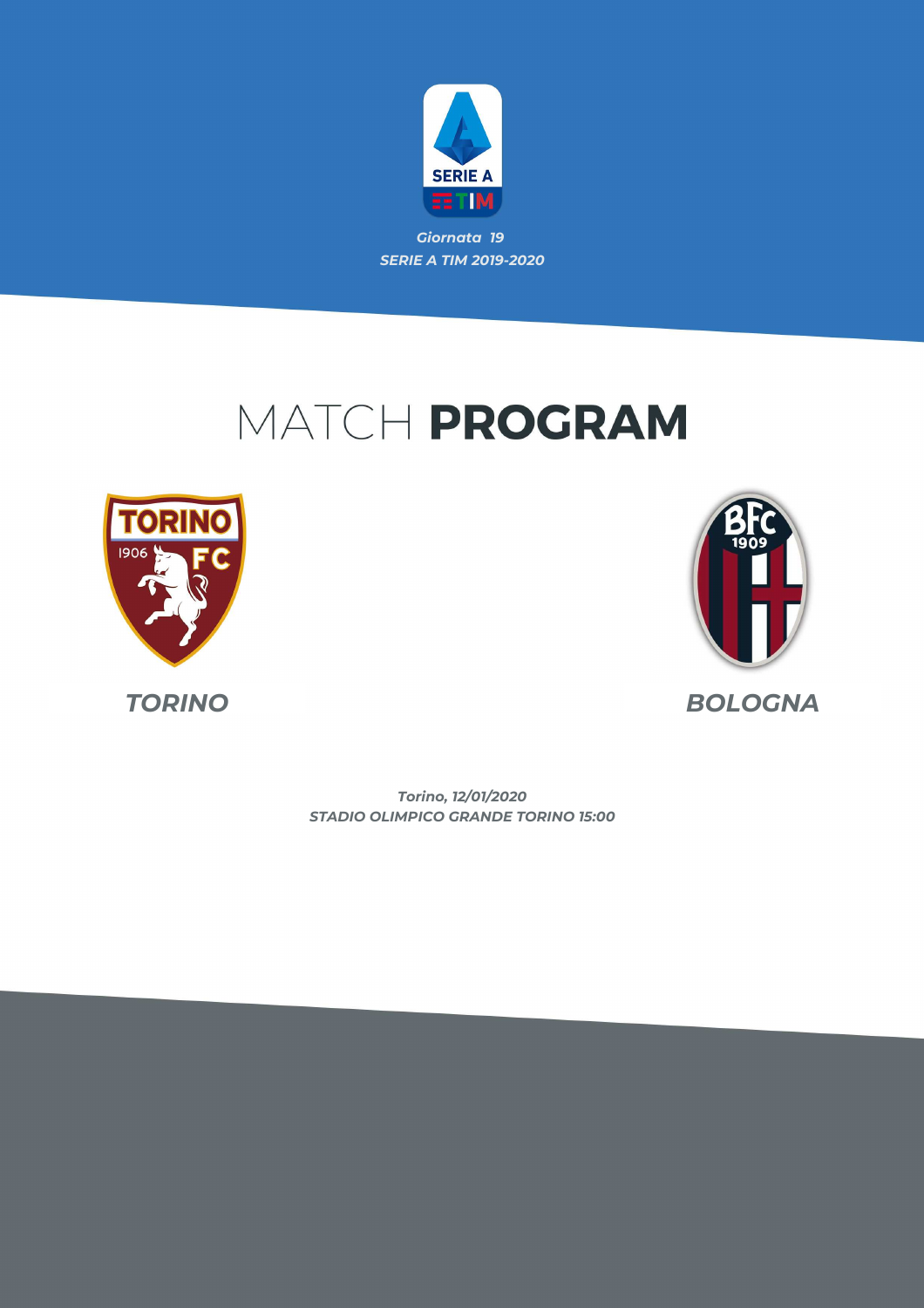



TORIN

#### *TORINO vs BOLOGNA STADIO OLIMPICO GRANDE TORINO 15:00 Torino, 12/01/2020*



### *RISULTATI STAGIONALI*

*SERIE A TIM 2019-2020*

*Giornata 19* 

| <b>TOTALI</b>         | <b>PTI</b>      | <b>GIOC</b> | <b>VINTE</b>            | <b>NULLE</b> | <b>PERSE</b> | GF | GS | <b>DIFF.RETI</b>            |
|-----------------------|-----------------|-------------|-------------------------|--------------|--------------|----|----|-----------------------------|
| <b>TORINO</b>         | 24 <sub>1</sub> | 18          | 7                       | 3            | 8            | 24 | 26 | $-2$                        |
| <b>BOLOGNA</b>        | 23              | 18          | 6                       | 5            | 7            | 28 | 30 | $-2$                        |
| <b>CASA/TRASFERTA</b> | <b>PTI</b>      | <b>GIOC</b> | <b>VINTE</b>            | <b>NULLE</b> | <b>PERSE</b> | GF | GS | <b>MEDIA</b><br><b>GOAL</b> |
| <b>TORINO</b>         | 71              | 9           | $\overline{\mathbf{3}}$ | 2            | 4            | 9  | 12 | 7                           |
| <b>BOLOGNA</b>        | 11              | 9           | $\vert$ 3               | 2            | 4            | 14 | 16 | 7.6                         |

### *ULTIMI PRECEDENTI*

| 2018-19 28 <sup>^</sup> G | <b>TORINO</b>                                                              | <b>BOLOGNA</b>                                                       |         |
|---------------------------|----------------------------------------------------------------------------|----------------------------------------------------------------------|---------|
| 16/03/2019                | 6'(1°T)[A] E. PULGAR, 44'(2°T) A. IZZO                                     | 29'(1°T) A. POLI, 34'(1°T) E. PULGAR, 19'(2°T) R.<br><b>ORSOLINI</b> | $2 - 3$ |
| 2018-19 9^ G              | <b>BOLOGNA</b>                                                             | <b>TORINO</b>                                                        |         |
| 21/10/2018                | 14'(2°T) F. SANTANDER, 32'(2°T) A. CALABRESI                               | 14'(1°T) IAGO FALQUE, 9'(2°T) D. BASELLI                             | $2 - 2$ |
| 2017-18 20 <sup>^</sup> G | <b>TORINO</b>                                                              | <b>BOLOGNA</b>                                                       |         |
| 06/01/2018                | 38'(1°T) L. DE SILVESTRI, 8'(2°T) M. NIANG, 40'(2°T) IAGO<br><b>FALQUE</b> |                                                                      | $3-0$   |
| 2017-18 1^ G              | <b>BOLOGNA</b>                                                             | <b>TORINO</b>                                                        |         |
| 20/08/2017                | 27'(1°T) F. DI FRANCESCO                                                   | 33'(1°T) A. LJAJIC                                                   | $7 - 7$ |
| 2016-17 21 <sup>^</sup> G | <b>BOLOGNA</b>                                                             | <b>TORINO</b>                                                        |         |
| 22/01/2017                | 43'(1°T) B. DZEMAILI, 38'(2°T) B. DZEMAILI                                 |                                                                      | $2 - 0$ |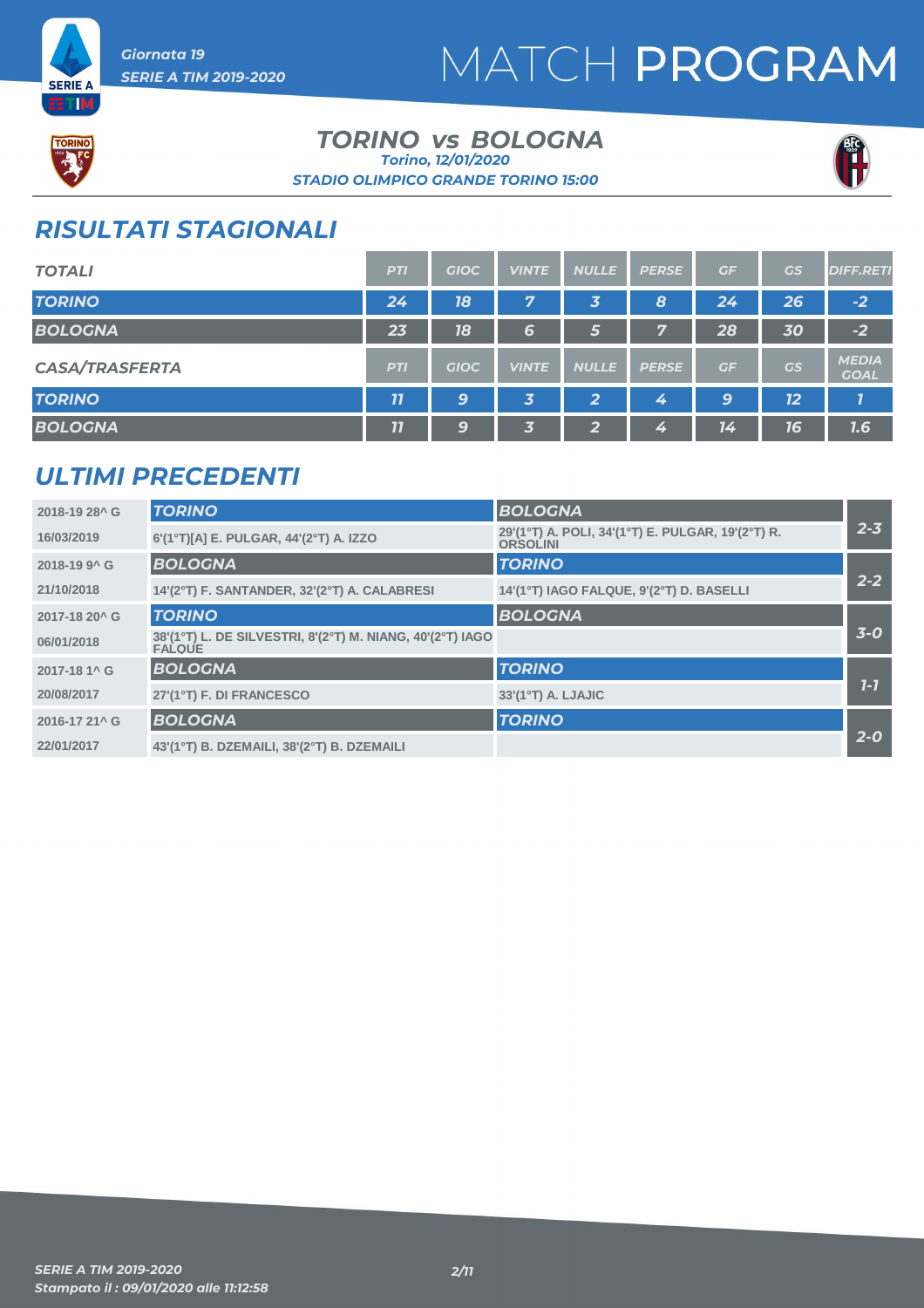



**ETM** 

#### *TORINO vs BOLOGNA STADIO OLIMPICO GRANDE TORINO 15:00 Torino, 12/01/2020*



### *ROSA DELLE SQUADRE*

| <b>TORINO</b>                     | PRES. A          | <b>GOL A</b>     | GOL 2019-20      | <b>PRES. 2019-20</b> | MIN. 2019-20     |
|-----------------------------------|------------------|------------------|------------------|----------------------|------------------|
| <b>PORTIERI</b>                   |                  |                  |                  |                      |                  |
| <b>18 SAMIR UJKANI</b>            | 47               | 71               | $\pmb{o}$        | $\overline{o}$       | $\boldsymbol{o}$ |
| <b>25 ANTONIO ROSATI</b>          | 54               | 95               | $\boldsymbol{O}$ | $\boldsymbol{O}$     | $\boldsymbol{o}$ |
| <b>39 SALVATORE SIRIGU</b>        | <b>160</b>       | 207              | 26               | 18                   | 1734             |
| <b>89 LUCA GEMELLO</b>            | $\boldsymbol{0}$ | $\boldsymbol{0}$ | $\boldsymbol{O}$ | $\boldsymbol{O}$     | $\boldsymbol{O}$ |
| <b>DIFENSORI</b>                  |                  |                  |                  |                      |                  |
| 4 LYANCO                          | 25               | $\mathbf{I}$     | $\boldsymbol{o}$ | 6                    | 497              |
| 5 ARMANDO IZZO                    | 153              | $\overline{7}$   | $\overline{I}$   | 78                   | 1734             |
| <b>14 KEVIN BONIFAZI</b>          | 36               | 3                | $\mathbf{I}$     | 3                    | 268              |
| <b>15 CRISTIAN ANSALDI</b>        | 107              | 8                | 4                | 13                   | 1034             |
| <b>17 WILFRIED STEPHANE SINGO</b> | $\boldsymbol{0}$ | $\boldsymbol{0}$ | $\boldsymbol{O}$ | O                    | 0                |
| <b>29 LORENZO DE SILVESTRI</b>    | 325              | 79               | $\boldsymbol{O}$ | 12                   | 970              |
| <b>30 KOFFI DJIDJI</b>            | 25               | $\boldsymbol{O}$ | $\boldsymbol{O}$ | 8                    | 426              |
| <b>33 NICOLAS NKOULOU</b>         | 85               | 4                | $\boldsymbol{O}$ | 12                   | <b>1127</b>      |
| 34 OLA AINA                       | 45               | $\overline{1}$   | $\boldsymbol{O}$ | 15                   | 1178             |
| <b>36 BREMER</b>                  | 76               | $\overline{1}$   | $\overline{1}$   | 77                   | 904              |
| 93 DIEGO LAXALT                   | 163              | $\mathbf{9}$     | $\boldsymbol{O}$ | 13                   | 516              |
| <b>96 ALESSANDRO LEGGERO</b>      | $\boldsymbol{0}$ | $\boldsymbol{0}$ | $\boldsymbol{0}$ | $\boldsymbol{O}$     | $\boldsymbol{0}$ |
| 99 ALESSANDRO BUONGIORNO          | $\mathbf{I}$     | 0                | 0                | 0                    | 0                |
| <b>CENTROCAMPISTI</b>             |                  |                  |                  |                      |                  |
| <b>7 SASA LUKIC</b>               | 50               | $\overline{2}$   | $\boldsymbol{O}$ | 12                   | 804              |
| 8 DANIELE BASELLI                 | 203              | 20               | $\boldsymbol{O}$ | 15                   | 1278             |
| 21 ALEJANDRO BERENGUER            | 64               | $\overline{7}$   | 4                | 77                   | 618              |
| 23 SOUALIHO MEITE'                | 50               | $\overline{2}$   | $\boldsymbol{O}$ | 15                   | 913              |
| <b>80 NDARY ADOPO</b>             | $\mathbf{I}$     | $\boldsymbol{0}$ | $\boldsymbol{O}$ | $\mathbf{7}$         | $\overline{2}$   |
| <b>80 MARCO GARETTO</b>           | $\boldsymbol{0}$ | $\boldsymbol{0}$ | $\boldsymbol{O}$ | $\boldsymbol{O}$     | $\boldsymbol{o}$ |
| <b>88 TOMAS RINCON</b>            | 178              | 8                | $\overline{I}$   | 76                   | 1528             |
| <b>ATTACCANTI</b>                 |                  |                  |                  |                      |                  |
| 9 ANDREA BELOTTI                  | 193              | 78               | $\mathbf 9$      | 76                   | 1374             |
| <b>10 IAGO FALQUE</b>             | 156              | 45               | $\boldsymbol{O}$ | 4                    | <b>108</b>       |
| <b>11 SIMONE ZAZA</b>             | 130              | 32               | 3                | 13                   | 834              |
| <b>20 SIMONE EDERA</b>            | 24               | $\mathcal{I}$    | $\boldsymbol{O}$ | $\mathbf{I}$         | $\overline{7}$   |
| <b>22 VINCENZO MILLICO</b>        | 3                | $\boldsymbol{0}$ | $\boldsymbol{o}$ | $\overline{2}$       | 20               |
| <b>24 SIMONE VERDI</b>            | 138              | 23               | $\boldsymbol{O}$ | 76                   | 1067             |
| <b>27 VITTORIO PARIGINI</b>       | 41               | $\boldsymbol{o}$ | $\boldsymbol{O}$ | O                    | 0                |
| <b>STAFF TECNICO</b>              |                  |                  |                  |                      |                  |

*WALTER MAZZARRI*

*Diffidato*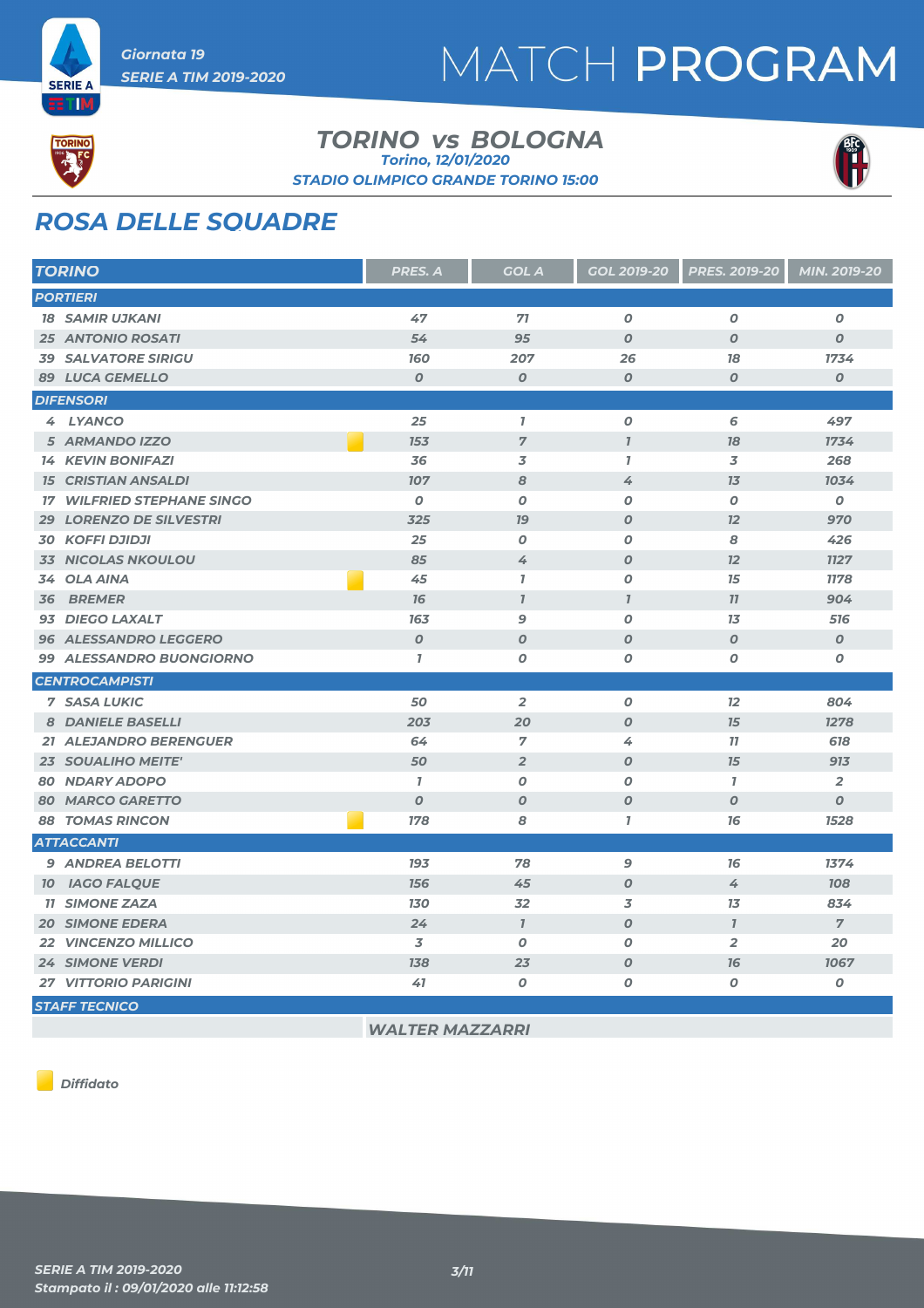



ETM,

#### *TORINO vs BOLOGNA Torino, 12/01/2020*

*STADIO OLIMPICO GRANDE TORINO 15:00*



| <b>BOLOGNA</b>                    | <b>PRES. A</b>   | <b>GOL A</b>     | <b>GOL 2019-20</b> | <b>PRES. 2019-20</b> | MIN. 2019-20       |
|-----------------------------------|------------------|------------------|--------------------|----------------------|--------------------|
| <b>PORTIERI</b>                   |                  |                  |                    |                      |                    |
| 1 ANGELO DA COSTA                 | 68               | 99               | $\boldsymbol{O}$   | $\boldsymbol{O}$     | $\boldsymbol{o}$   |
| <b>12 MARCO MOLLA</b>             | $\boldsymbol{O}$ | $\boldsymbol{0}$ | $\boldsymbol{O}$   | $\boldsymbol{0}$     | $\boldsymbol{O}$   |
| <b>28 LUKASZ SKORUPSKI</b>        | <b>128</b>       | <b>192</b>       | 30                 | 18                   | 1735               |
| 97 MOUHAMADOU SARR                | $\boldsymbol{O}$ | $\boldsymbol{O}$ | $\boldsymbol{o}$   | $\boldsymbol{O}$     | $\boldsymbol{O}$   |
| <b>DIFENSORI</b>                  |                  |                  |                    |                      |                    |
| <b>4 STEFANO DENSWIL</b>          | 13               | $\boldsymbol{o}$ | $\boldsymbol{o}$   | 13                   | 1236               |
| <b>5 GARY MEDEL</b>               | 104              | $\overline{1}$   | $\boldsymbol{0}$   | 13                   | 1031               |
| <b>6 NEHUEN PAZ</b>               | 3                | $\boldsymbol{0}$ | $\boldsymbol{0}$   | $\mathbf{7}$         | 12                 |
| <b>13 MATTIA BANI</b>             | 61               | $\overline{2}$   | $\overline{2}$     | 15                   | 1399               |
| <b>14 TAKEHIRO TOMIYASU</b>       | 13               | $\boldsymbol{0}$ | $\boldsymbol{0}$   | 13                   | 1244               |
| <b>15 IBRAHIMA MBAYE</b>          | <b>116</b>       | 5                | $\boldsymbol{0}$   | 8                    | 658                |
| <b>23 LARANGEIRA DANILO</b>       | 290              | 77               | $\mathbf{I}$       | 77                   | 1053               |
| <b>25 GABRIELE CORBO</b>          | $\mathbf{7}$     | $\boldsymbol{O}$ | $\boldsymbol{0}$   | $\boldsymbol{O}$     | $\mathcal{O}$      |
| <b>35 MITCHELL DIJKS</b>          | 29               | $\mathbf{7}$     | 0                  | 4                    | 342                |
| <b>90 DENIS PORTANOVA</b>         | $\boldsymbol{O}$ | $\boldsymbol{0}$ | $\boldsymbol{o}$   | 0                    | $\pmb{\mathit{o}}$ |
| <b>CENTROCAMPISTI</b>             |                  |                  |                    |                      |                    |
| <b>16 ANDREA POLI</b>             | 270              | 13               | $\mathbf{I}$       | 76                   | 1243               |
| <b>17 ANDREAS SKOV OLSEN</b>      | 12               | $\mathbf{7}$     | $\overline{1}$     | 12                   | 389                |
| <b>21 ROBERTO SORIANO</b>         | 163              | 22               | 3                  | 12                   | 7777               |
| <b>30 JERDY SCHOUTEN</b>          | 6                | $\boldsymbol{0}$ | $\boldsymbol{O}$   | 6                    | 219                |
| <b>31 BLERIM DZEMAILI</b>         | 280              | 31               | $\mathbf{7}$       | 14                   | 757                |
| <b>32 MATTIAS SVANBERG</b>        | 34               | $\boldsymbol{0}$ | $\boldsymbol{O}$   | 77                   | 563                |
| <b>34 ANDRI FANNAR BALDURSSON</b> | $\boldsymbol{O}$ | $\boldsymbol{O}$ | 0                  | $\boldsymbol{O}$     | O                  |
| <b>72 LEONARDO STANZANI</b>       | $\boldsymbol{0}$ | $\boldsymbol{0}$ | $\boldsymbol{o}$   | 0                    | $\boldsymbol{o}$   |
| <b>ATTACCANTI</b>                 |                  |                  |                    |                      |                    |
| <b>7 RICCARDO ORSOLINI</b>        | 69               | 13               | 5                  | 78                   | 1465               |
| <b>9 FEDERICO SANTANDER</b>       | 47               | $\mathbf{9}$     | $\overline{1}$     | 15                   | 470                |
| <b>10 NICOLA SANSONE</b>          | <b>160</b>       | 31               | 4                  | 78                   | 1565               |
| <b>11 LADISLAV KREJCI</b>         | 77               | $\overline{2}$   | $\overline{1}$     | 70                   | 913                |
| <b>24 RODRIGO PALACIO</b>         | 304              | 86               | 5                  | 18                   | 1367               |
| <b>26 MUSA JUWARA</b>             | $\mathbf{I}$     | $\boldsymbol{0}$ | $\boldsymbol{0}$   | 0                    | $\boldsymbol{O}$   |
| 29 GIANMARCO CANGIANO             | 0                | 0                | 0                  | 0                    | Ο                  |
| <b>STAFF TECNICO</b>              |                  |                  |                    |                      |                    |

*SINISA MIHAJLOVIC*

*Diffidato*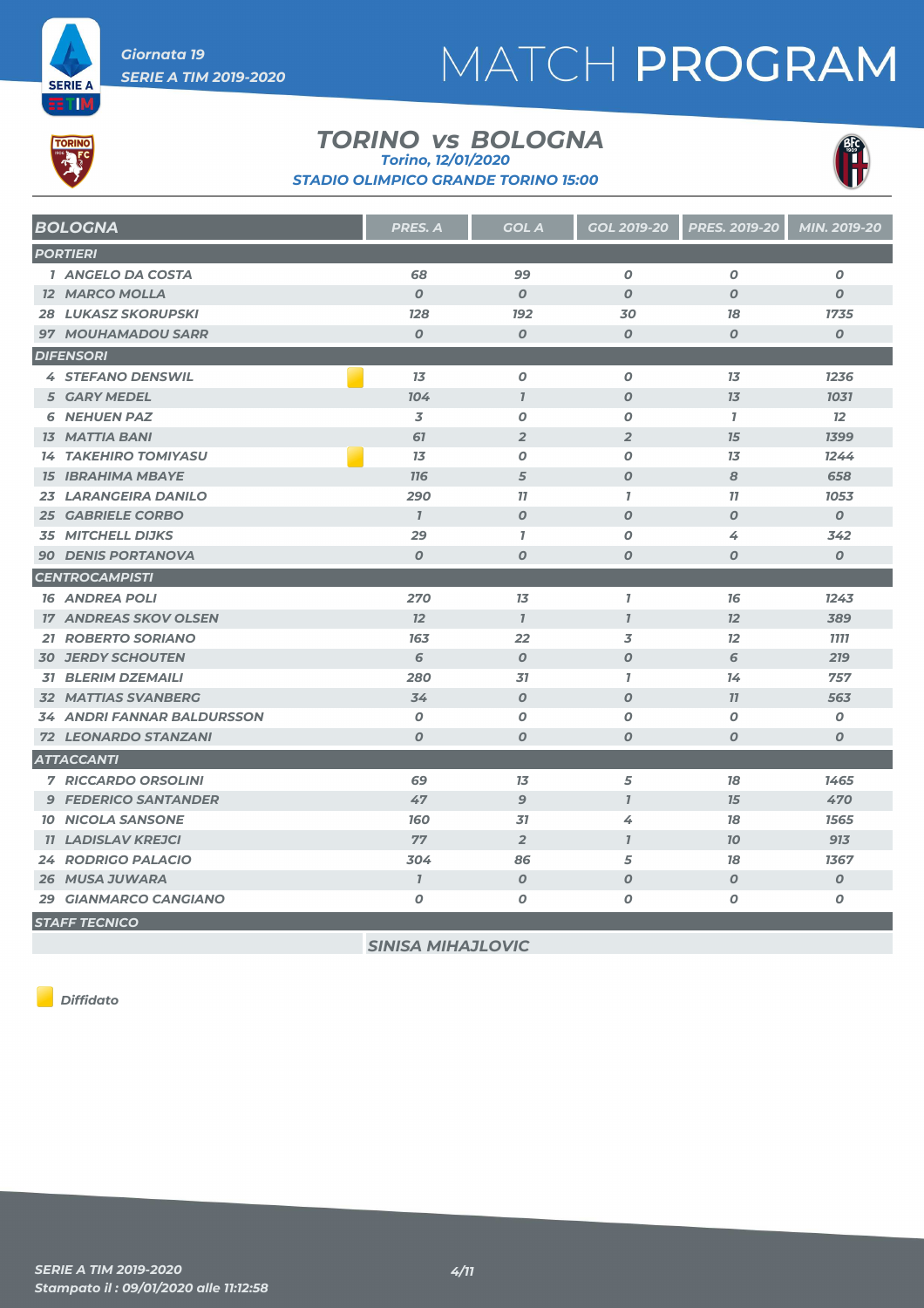



ETM

#### *TORINO vs BOLOGNA STADIO OLIMPICO GRANDE TORINO 15:00 Torino, 12/01/2020*



### *RENDIMENTO RECENTE*

| <b>TORINO</b>       |                                                                         |                                                                           |         |
|---------------------|-------------------------------------------------------------------------|---------------------------------------------------------------------------|---------|
| <b>18^ GIORNATA</b> | <b>ROMA</b>                                                             | <b>TORINO</b>                                                             |         |
| 05/01/2020          |                                                                         | 47'(1°T) A. BELOTTI, 41'(2°T) A. BELOTTI                                  | $0 - 2$ |
| <b>17^ GIORNATA</b> | <b>TORINO</b>                                                           | <b>SPAL</b>                                                               |         |
| 21/12/2019          | 4'(1°T) T. RINCON                                                       | 42'(1°T) G. STREFEZZA, 36'(2°T) A. PETAGNA                                | $1-2$   |
| <b>16^ GIORNATA</b> | <b>HELLAS VERONA</b>                                                    | <b>TORINO</b>                                                             |         |
| 15/12/2019          | 24'(2°T) G. PAZZINI, 31'(2°T) V. VERRE, 39'(2°T) M.<br><b>STEPINSKI</b> | 36'(1°T) C. ANSALDI, 10'(2°T) A. BERENGUER, 16'(2°T) C.<br><b>ANSALDI</b> | $3 - 3$ |
| <b>15^ GIORNATA</b> | <b>TORINO</b>                                                           | <b>FIORENTINA</b>                                                         |         |
| 08/12/2019          | 22'(1°T) S. ZAZA, 27'(2°T) C. ANSALDI                                   | 46'(2°T) M. CACERES                                                       | $2 - 7$ |
| <b>14^ GIORNATA</b> | <b>GENOA</b>                                                            | <b>TORINO</b>                                                             |         |
| 30/11/2019          |                                                                         | 32'(2°T) BREMER                                                           | $O-1$   |

#### *BOLOGNA*

| <b>18^ GIORNATA</b> | <b>BOLOGNA</b>                                | <b>FIORENTINA</b>                                                           |         |
|---------------------|-----------------------------------------------|-----------------------------------------------------------------------------|---------|
| 06/01/2020          | 49'(2°T) R. ORSOLINI                          | 27'(1°T) M. BENASSI                                                         | $7-7$   |
| <b>17^ GIORNATA</b> | <b>LECCE</b>                                  | <b>BOLOGNA</b>                                                              |         |
| 22/12/2019          | 40'(2°T) K. BABACAR, 46'(2°T) D. FARIAS       | 43'(1°T) R. ORSOLINI, 11'(2°T) R. SORIANO, 21'(2°T) R.<br><b>ORSOLINI</b>   | $2 - 3$ |
| <b>16^ GIORNATA</b> | <b>BOLOGNA</b>                                | <b>ATALANTA</b>                                                             |         |
| 15/12/2019          | 12'(1°T) R. PALACIO, 8'(2°T) A. POLI          | 15'(2°T) R. MALINOVSKYI                                                     | $2 - 1$ |
| <b>15^ GIORNATA</b> | <b>BOLOGNA</b>                                | <b>MILAN</b>                                                                |         |
| 08/12/2019          | 40'(1°T)[A] T. HERNANDEZ, 39'(2°T) N. SANSONE | 15'(1°T) K. PIATEK, 32'(1°T) T. HERNANDEZ, 1'(2°T) G.<br><b>BONAVENTURA</b> | $2 - 3$ |
| <b>14^ GIORNATA</b> | <b>NAPOLI</b>                                 | <b>BOLOGNA</b>                                                              |         |
| 01/12/2019          | 41'(1°T) F. LLORENTE                          | 13'(2°T) A. SKOV OLSEN, 35'(2°T) N. SANSONE                                 | $1 - 2$ |

| <b>CONFRONTO SQUADRE (Valori medi)</b> | <b>TORINO</b> | <b>BOLOGNA</b> |
|----------------------------------------|---------------|----------------|
| <b>Goal Fatti</b>                      | 7.33          | 1.56           |
| <b>Goal Subiti</b>                     | 7.44          | 1.67           |
| <b>Tiri totali</b>                     | 8.56          | 11.33          |
| <b>Tiri in porta</b>                   | 4.72          | 6.17           |
| Assist                                 | 0.67          | 0.83           |
| Azioni di attacco                      | 47.11         | 49.06          |
| Passaggi riusciti                      | 306.56        | 383.17         |
| Passaggi riusciti %                    | 77%           | 81%            |
| <b>Falli Fatti</b>                     | 16.39         | 14.89          |
| <b>Falli Subiti</b>                    | 14.72         | 16.06          |
| <b>Baricentro</b>                      | 50.04m        | 52.44m         |
| <b>Passaggi Chiave</b>                 | 3             | 3.5            |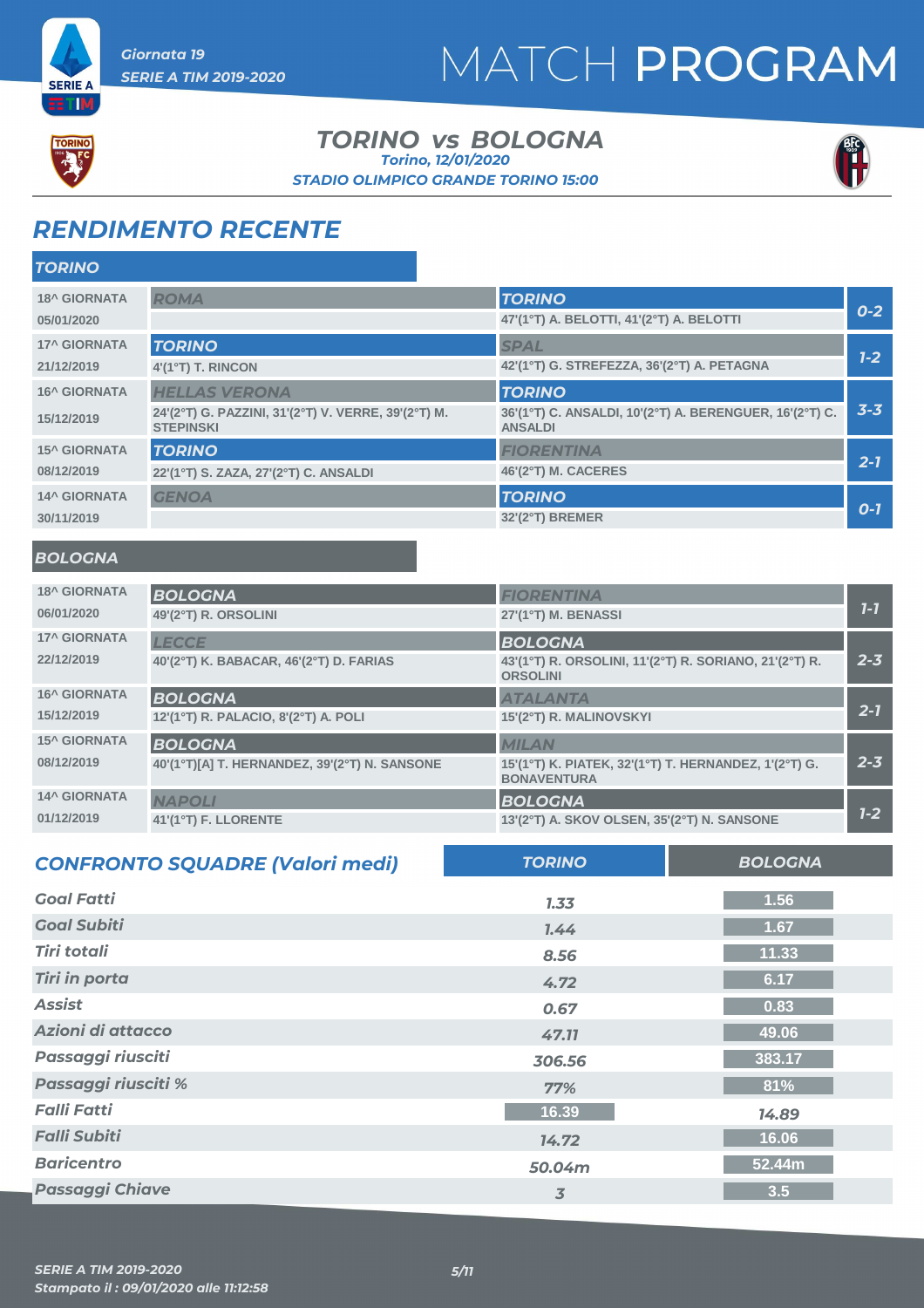SERIE A ETIM

**TORI** 

## MATCH PROGRAM

#### *TORINO vs BOLOGNA STADIO OLIMPICO GRANDE TORINO 15:00 Torino, 12/01/2020*



### *RENDIMENTO ATLETICO \**

| <b>TORINO</b>             | Pres. (Min.)      | Media (km)  | <b>Media</b><br>print (Km) | <b>BOLOGNA</b>          | Pres. (Min.) | Media (km)   | <b>Media</b><br>Sprint (Km) |
|---------------------------|-------------------|-------------|----------------------------|-------------------------|--------------|--------------|-----------------------------|
| <b>5A. IZZO</b>           | 18 (1734')        | 10.531      | 0.81                       | <b>21 R. SORIANO</b>    | 12 (1111')   | 10.748       | 0.819                       |
| <b>29 L. DE SILVESTRI</b> | <b>12 (970')</b>  | 10.498      | 1.145                      | <b>14 T. TOMIYASU</b>   | 13 (1244')   | 10.72        | 0.824                       |
| <b>88 T. RINCON</b>       | 16 (1528') 10.458 |             | 0.764                      | <b>10 N. SANSONE</b>    | 18 (1565')   | 10.612       | 0.896                       |
| 8 D. BASELLI              | 15 (1278')        | <b>10.1</b> | 0.861                      | <b>13 M. BANI</b>       | 15 (1399')   | 10.471       | 0.69                        |
| <b>7 S. LUKIC</b>         | 12 (804')         | 9.855       | 0.976                      | <b>4 S. DENSWIL</b>     | 13 (1236')   | 10.411       | 0.592                       |
| <b>36 BREMER</b>          | 11 (904')         | 9.681       | 0.643                      | <b>11 L. KREJCI</b>     | 10 (913')    | 10.259       | 0.991                       |
| <b>33 N. NKOULOU</b>      | 12 (1127')        | 9.543       | 0.519                      | <b>15 I. MBAYE</b>      | 8(658')      | 10.25        | 0.725                       |
| <b>14 K. BONIFAZI</b>     | 3(268)            | 9.527       | 0.762                      | <b>7 R. ORSOLINI</b>    | 18 (1465')   | 10.069 0.883 |                             |
| <b>9 A. BELOTTI</b>       | 16 (1374')        | 9.404       | 0.834                      | 23 L. DANILO            | 11 (1053')   | 9.941        | 0.65                        |
| <b>34 O. AINA</b>         | 15 (1178')        | 9.2         | 0.882                      | 24 R. PALACIO           | 18 (1367')   | 9.909        | 1.104                       |
| <b>15 C. ANSALDI</b>      | 13 (1034')        | 9.158       | 0.751                      | <b>16 A. POLI</b>       | 16 (1243')   | 9.816        | 0.778                       |
| 23 S. MEITE'              | 15 (913')         | 9.026       | 0.736                      | 35 M. DIJKS             | 4(342)       | 9.664        | 0.744                       |
| <b>4 LYANCO</b>           | 6 (497')          | 8.775       | 0.566                      | <b>5 G. MEDEL</b>       | 13 (1031')   | 9.306        | 0.682                       |
| 24 S. VERDI               | 16 (1067')        | 8.419       | 0.664                      | <b>32 M. SVANBERG</b>   | 11 (563')    | 8.749        | 0.702                       |
| <b>21 A. BERENGUER</b>    | 11 (618')         | 8.064       | 0.914                      | <b>31 B. DZEMAILI</b>   | 14 (757')    | 8.728        | 0.753                       |
| <b>11 S. ZAZA</b>         | 13 (834')         | 7.968       | 0.801                      | <b>30 J. SCHOUTEN</b>   | 6 (219')     | 6.746        | 0.501                       |
| <b>30 K. DJIDJI</b>       | 8 (426')          | 7.751       | 0.487                      | <b>17 A. SKOV OLSEN</b> | 12 (389')    | 5.767        | 0.636                       |
| 93 D. LAXALT              | 13 (516')         | 7.03        | 0.686                      | <b>9 F. SANTANDER</b>   | 15 (470')    | 4.84         | 0.404                       |
| <b>10 IAGO FALQUE</b>     | 4 (108')          | 3.665       | 0.275                      | 6N. PAZ                 | 1(12')       | 1.448        | 0.069                       |
| 22 V. MILLICO             | 2(20')            | 1.174       | 0.143                      |                         |              |              |                             |
| 20 S. EDERA               | 1(7')             | 0.953       | 0.087                      |                         |              |              |                             |
| 80 N. ADOPO               | 1(2')             | 0.493       | 0.051                      |                         |              |              |                             |

\* Le informazioni riportate sul Rendimento Atletico sono da intendersi riferite al periodo di permanenza nella squadra corrente.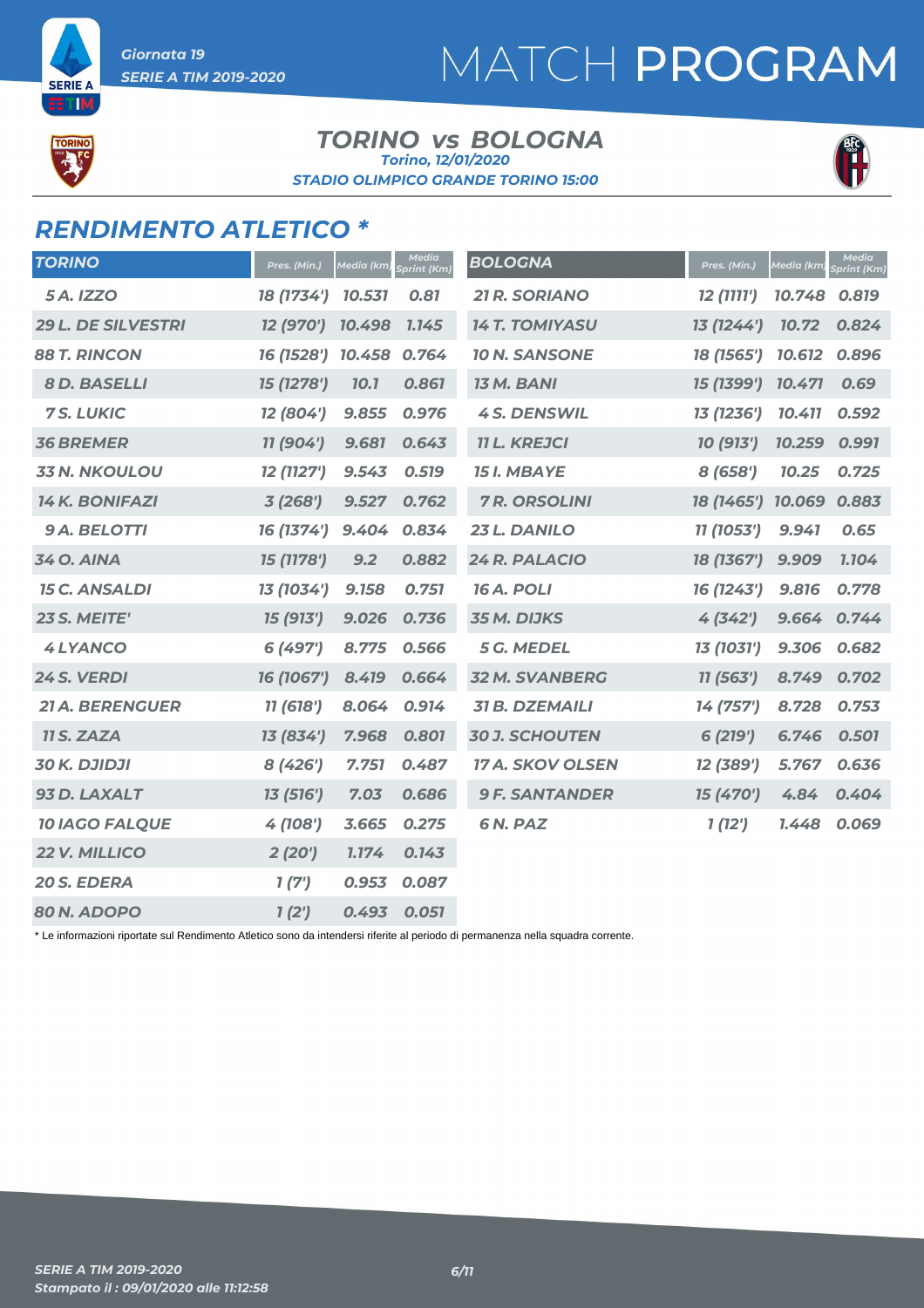



**SERIE A** ETIM

#### *TORINO vs BOLOGNA STADIO OLIMPICO GRANDE TORINO 15:00 Torino, 12/01/2020*



### *GLI INCONTRI DELLA 19 ^ GIORNATA*

| <b>CAGLIARI</b>      | <b>MILAN</b>    | 11/01/2020 15:00 |
|----------------------|-----------------|------------------|
| <b>LAZIO</b>         | <b>NAPOLI</b>   | 11/01/2020 18:00 |
| <b>INTER</b>         | <b>ATALANTA</b> | 11/01/2020 20:45 |
| <b>UDINESE</b>       | <b>SASSUOLO</b> | 12/01/2020 12:30 |
| <b>FIORENTINA</b>    | <b>SPAL</b>     | 12/01/2020 15:00 |
| <b>SAMPDORIA</b>     | <b>BRESCIA</b>  | 12/01/2020 15:00 |
| <b>TORINO</b>        | <b>BOLOGNA</b>  | 12/01/2020 15:00 |
| <b>HELLAS VERONA</b> | <b>GENOA</b>    | 12/01/2020 18:00 |
| <b>ROMA</b>          | <b>JUVENTUS</b> | 12/01/2020 20:45 |
| <b>PARMA</b>         | <b>LECCE</b>    | 13/01/2020 20:45 |

### *CLASSIFICA SERIE A*

|                      | <b>PTI</b> | <b>GIOC</b> | <b>VINTE</b>    | <b>NULLE</b>            | <b>PERSE</b>     | GF        | <b>GS</b> | <b>DIFF.RETI</b> |
|----------------------|------------|-------------|-----------------|-------------------------|------------------|-----------|-----------|------------------|
| <b>INTER</b>         | 45         | 78          | 14              | $\overline{3}$          | $\overline{I}$   | 39        | 15        | $+24$            |
| <b>JUVENTUS</b>      | 45         | 78          | 14              | $\overline{3}$          | $\boldsymbol{7}$ | 35        | 17        | $+78$            |
| <b>LAZIO</b>         | 39         | 17          | 12              | $\overline{3}$          | $\overline{2}$   | 40        | 17        | $+23$            |
| <b>ROMA</b>          | 35         | 18          | 10              | 5                       | $\overline{3}$   | 33        | <b>19</b> | $+14$            |
| <b>ATALANTA</b>      | 34         | 78          | 10              | 4                       | 4                | 48        | 25        | $+23$            |
| <b>CAGLIARI</b>      | 29         | 78          | 8               | 5                       | 5                | 33        | 27        | $+6$             |
| <b>PARMA</b>         | 25         | 18          | $\overline{7}$  | 4                       | $\overline{7}$   | 24        | 25        | $-7$             |
| <b>NAPOLI</b>        | 24         | 78          | 6               | 6                       | 6                | 28        | 25        | $+3$             |
| <b>TORINO</b>        | 24         | 18          | $\overline{7}$  | $\overline{\mathbf{3}}$ | 8                | 24        | 26        | $-2$             |
| <b>BOLOGNA</b>       | 23         | 18          | $6\phantom{1}6$ | 5                       | $\overline{7}$   | 28        | 30        | $-2$             |
| <b>HELLAS VERONA</b> | 22         | 17          | 6               | 4                       | $\overline{7}$   | <b>19</b> | 20        | $-7$             |
| <b>MILAN</b>         | 22         | 78          | 6               | 4                       | 8                | 16        | 24        | $-8$             |
| <b>UDINESE</b>       | 21         | 78          | 6               | $\overline{3}$          | $\mathbf{9}$     | 74        | 28        | $-14$            |
| <b>SASSUOLO</b>      | <b>19</b>  | 78          | 5               | 4                       | $\boldsymbol{9}$ | 30        | 31        | $-7$             |
| <b>FIORENTINA</b>    | 18         | 18          | 4               | 6                       | 8                | 22        | 29        | $-7$             |
| <b>SAMPDORIA</b>     | 16         | 18          | 4               | 4                       | 10               | 14        | 27        | $-13$            |
| <b>LECCE</b>         | 15         | 18          | $\overline{3}$  | 6                       | $\boldsymbol{9}$ | 22        | 36        | $-14$            |
| <b>BRESCIA</b>       | 14         | 18          | 4               | $\overline{2}$          | 12               | 16        | 31        | $-15$            |
| <b>GENOA</b>         | 14         | 18          | $\overline{3}$  | $\sqrt{5}$              | 10               | <b>19</b> | 36        | $-17$            |
| <b>SPAL</b>          | 12         | 18          | $\overline{3}$  | $\overline{3}$          | 12               | 12        | 28        | $-16$            |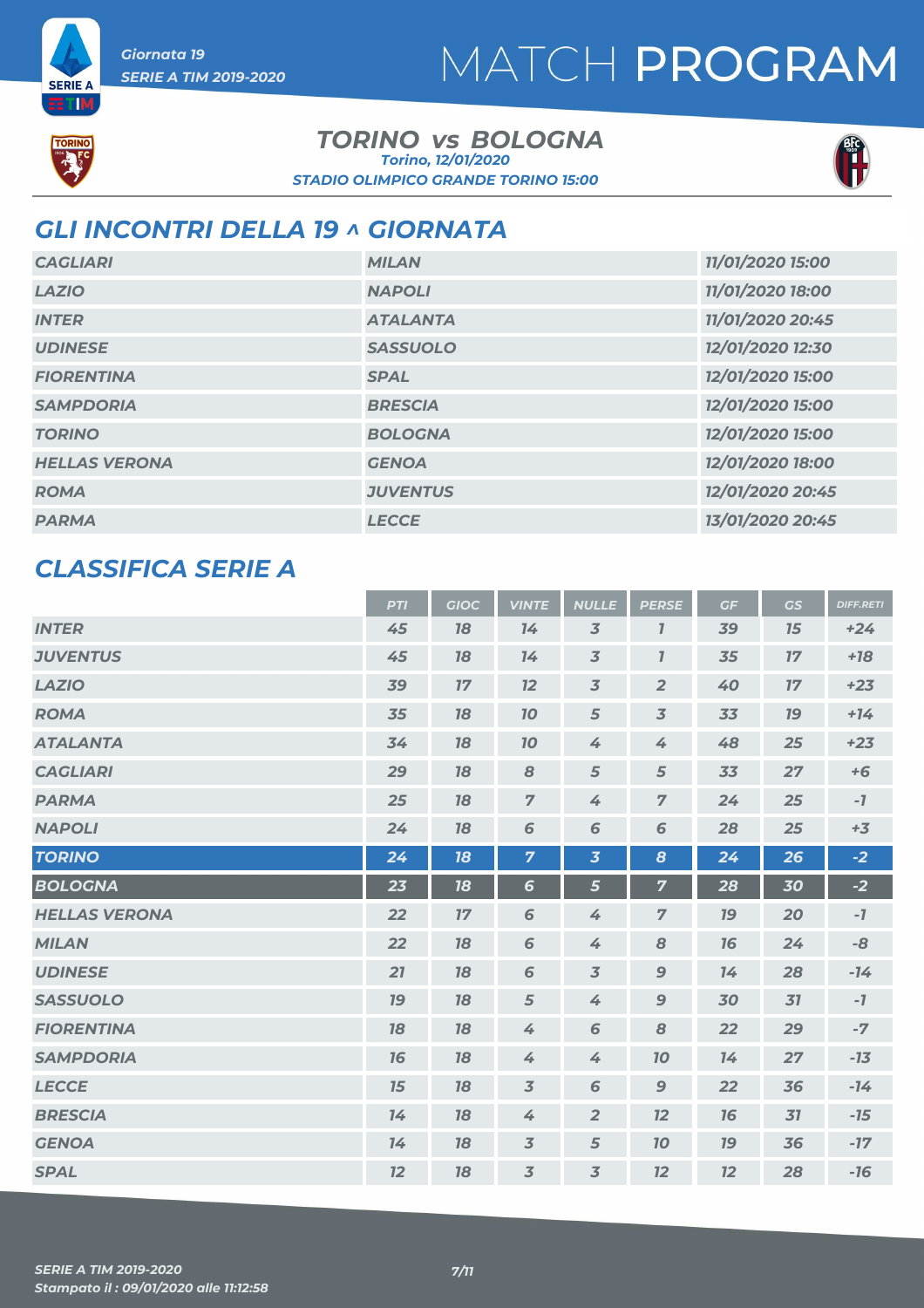## MATCH PROGRAM

TORI

**SERIE A** ETIM

#### *TORINO vs BOLOGNA STADIO OLIMPICO GRANDE TORINO 15:00 Torino, 12/01/2020*



### *CLASSIFICA GIOCATORI*

| <b>RANKING MARCATORI</b> | <b>Gol(Rigore)</b> |
|--------------------------|--------------------|
| <b>T C. IMMOBILE</b>     | LAZ 19(7)          |
| 2 R. LUKAKU              | <b>INT</b> 14(3)   |
| <b>3 C. RONALDO</b>      | <b>JUV 13 (4)</b>  |
| 4 JOAO PEDRO             | CAG 11(2)          |
| 5 L. MURIEL              | ATA 10(4)          |
| 6 J. ILICIC              | ATA 9(0)           |
| 6 A. BELOTTI             | TOR 9(5)           |
| <b>6 L. MARTINEZ</b>     | $INT$ 9(2)         |
| <b>9 D. BERARDI</b>      | SAS 8 (0)          |
| <b>9 F. CAPUTO</b>       | SAS 8 (0)          |

### *CLASSIFICA SQUADRE*

| <b>RANKING SQUADRE</b>     | <b>Gol - Media Gol</b> |
|----------------------------|------------------------|
| <b>ATALANTA</b>            | 48<br>2.67             |
| <b>LAZIO</b>               | 2.35                   |
| 2                          | 40                     |
| <b>INTER</b>               | 2.17<br><b>39</b>      |
| <b>JUVENTUS</b>            | 1.94                   |
| 4                          | 35                     |
| <b>CAGLIARI</b>            | 1.83                   |
| 5                          | 33                     |
| <b>ROMA</b><br>5           | 1.83                   |
| <b>SASSUOLO</b>            | 1.67                   |
| 7                          | 30                     |
| <b>BOLOGNA</b>             | 28                     |
| 8                          | 1.56                   |
| <b>NAPOLI</b>              | 28                     |
| 8                          | 1.56                   |
| <b>PARMA</b>               | 1.33                   |
| <b>10</b>                  | 24                     |
| <b>TORINO</b><br><b>10</b> | 1.33                   |
| <b>FIORENTINA</b>          | 1.22                   |
| <b>LECCE</b>               | 1.22                   |
| $12 \overline{ }$          | 22                     |
| <b>GENOA</b>               | <u>16</u>              |
| 14                         | 1.06                   |
| <b>HELLAS VERONA</b>       | 1.12                   |
| 14                         | 1 C                    |
| <b>BRESCIA</b>             | 0.89                   |
| <b>16</b>                  | 76                     |
| <b>MILAN</b>               | 0.89                   |
| <b>16</b>                  | 76                     |
| <b>SAMPDORIA</b>           | $0.78\,$               |
| 78                         | 14                     |
| <b>18 UDINESE</b>          | 0.78<br>14             |
| 20 SPAL                    | 0.67<br>12             |

|                  | <b>RANKING SQUADRE</b> | <u> Tot</u> Tiri - In Porta - Fuori |            |            |
|------------------|------------------------|-------------------------------------|------------|------------|
|                  | <b>ATALANTA</b>        | 275                                 | <b>161</b> | <b>114</b> |
|                  | <b>NAPOLI</b>          | 254                                 | <b>128</b> | <b>726</b> |
| 3                | <b>LAZIO</b>           | 225                                 | 134        | 91         |
| 4                | <b>JUVENTUS</b>        | 223                                 | 131        | 92         |
| 5                | <b>ROMA</b>            | 213                                 | <b>116</b> | 97         |
| 6                | <b>BOLOGNA</b>         | 204                                 | 777        | 93         |
| 7                | <b>INTER</b>           | 197                                 | <b>127</b> | 70         |
| 7                | <b>MILAN</b>           | <b>197</b>                          | <b>103</b> | 94         |
| $\boldsymbol{g}$ | <b>FIORENTINA</b>      | <b>186</b>                          | 97         | 89         |
| 10               | <b>SASSUOLO</b>        | 174                                 | 98         | 76         |
| 77               | <b>LECCE</b>           | 173                                 | 89         | 84         |
| 12               | <b>SAMPDORIA</b>       | 165                                 | 80         | 85         |
| 13               | <b>GENOA</b>           | 164                                 | 84         | 80         |
| 14               | <b>PARMA</b>           | <b>160</b>                          | 80         | 80         |
| 75               | <b>CAGLIARI</b>        | <b>159</b>                          | 80         | 79         |
| 16               | <b>SPAL</b>            | <b>155</b>                          | 66         | 89         |
| 17               | <b>TORINO</b>          | 154                                 | 85         | 69         |
| 18               | <b>HELLAS VERONA</b>   | 147                                 | 82         | 65         |
| 79               | <b>UDINESE</b>         | 146                                 | 72         | 74         |
|                  | 20 BRESCIA             | <b>136</b>                          | 75         | 61         |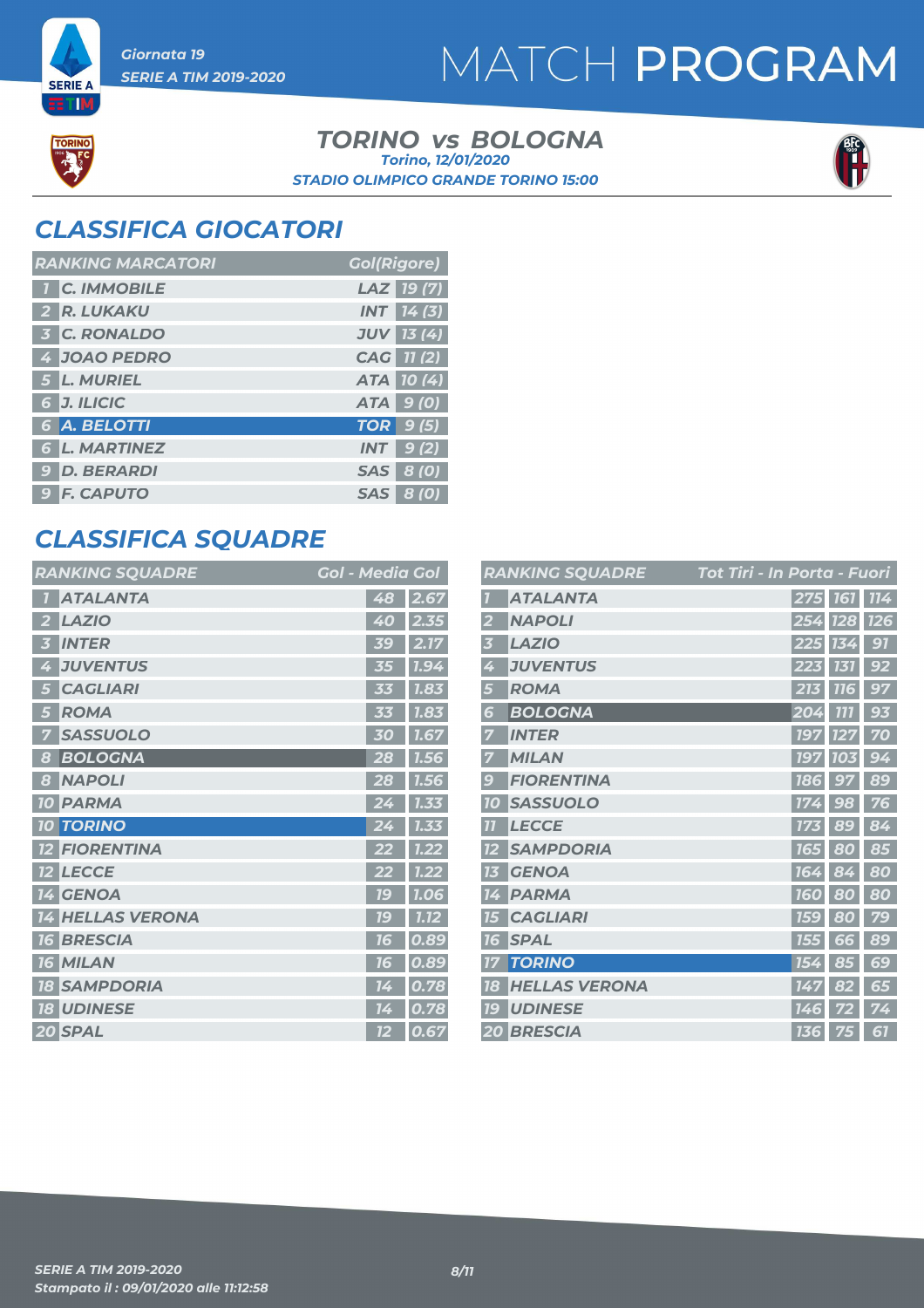## MATCH PROGRAM



**SERIE A** ETIM

#### *TORINO vs BOLOGNA STADIO OLIMPICO GRANDE TORINO 15:00 Torino, 12/01/2020*



| <b>RANKING SQUADRE</b>  | <b>Assist</b> |
|-------------------------|---------------|
| <b>ATALANTA</b>         | 31            |
| <b>LAZIO</b>            | 29            |
| <b>INTER</b><br>i3      | 23            |
| <b>SASSUOLO</b>         |               |
| <b>JUVENTUS</b><br>5    | 21            |
| <b>NAPOLI</b><br>6      | 20            |
| <b>PARMA</b>            | 18            |
| <b>ROMA</b>             | 18            |
| <b>CAGLIARI</b><br>9    | 16            |
| <b>10 BOLOGNA</b>       | 75            |
| <b>FIORENTINA</b>       | 73            |
| <b>12 LECCE</b>         | 12            |
| <b>12 TORINO</b>        | 12            |
| <b>BRESCIA</b><br>14    | 10            |
| <b>14 GENOA</b>         | 70            |
| <b>14 HELLAS VERONA</b> | 10            |
| <b>14 UDINESE</b>       | 10            |
| <b>18 MILAN</b>         |               |
| <b>18 SAMPDORIA</b>     |               |
| <b>18 SPAL</b>          | 7             |

| <b>RANKING SQUADRE</b>                     | Passaggi Chiave* |                         |
|--------------------------------------------|------------------|-------------------------|
| <b>NAPOLI</b><br>$\overline{1}$            |                  | 5.77                    |
| <b>LAZIO</b><br>2                          |                  | 4.71                    |
| <b>JUVENTUS</b><br>$\overline{\mathbf{3}}$ |                  | 4.56                    |
| <b>ATALANTA</b><br>4                       |                  | 4.44                    |
| <b>INTER</b><br>5                          |                  | 4.11                    |
| <b>ROMA</b><br>6                           |                  | 4                       |
| <b>MILAN</b><br>7                          |                  | 3.83                    |
| <b>BOLOGNA</b><br>8                        |                  | 3.5                     |
| <b>CAGLIARI</b><br>8                       |                  | 3.5                     |
| <b>10 FIORENTINA</b>                       |                  | 3.33                    |
| <b>11 SASSUOLO</b>                         |                  | 3.22                    |
| <b>12 GENOA</b>                            |                  | $\overline{\mathbf{3}}$ |
| <b>12 HELLAS VERONA</b>                    |                  | $\overline{\mathbf{3}}$ |
| <b>12 TORINO</b>                           |                  | $\overline{\mathbf{3}}$ |
| <b>15 LECCE</b>                            |                  | 2.72                    |
| <b>15 PARMA</b>                            |                  | 2.72                    |
| <b>17 SAMPDORIA</b>                        |                  | 2.67                    |
| <b>18 BRESCIA</b>                          |                  | 2.39                    |
| <b>19 UDINESE</b>                          |                  | 2.33                    |
| 20 SPAL                                    |                  | 2.28                    |
| * Valori medi per partita.                 |                  |                         |

|                         | <b>RANKING SQUADRE</b>          | Passaggi riusciti <u>- % *</u> |        |                 |
|-------------------------|---------------------------------|--------------------------------|--------|-----------------|
|                         | <b>JUVENTUS</b>                 |                                | 520.72 | 87              |
| $\mathbf{2}$            | <b>NAPOLI</b>                   |                                | 506.67 | $\overline{86}$ |
| 3                       | <b>SASSUOLO</b>                 |                                | 468.5  | 85              |
| 4                       | <b>ATALANTA</b>                 |                                | 449.67 | 83              |
| 5                       | <b>INTER</b>                    |                                | 447.22 | 84              |
| 6                       | <b>MILAN</b>                    |                                | 434.22 | 84              |
| 7                       | <b>LAZIO</b>                    |                                | 430.65 | 84              |
| 8                       | <b>ROMA</b>                     |                                | 409.39 | 84              |
| 9                       | <b>GENOA</b>                    |                                | 392.78 | 83              |
|                         | <b>10 BOLOGNA</b>               |                                | 383.17 | 81              |
|                         | <b>TI FIORENTINA</b>            |                                | 363.22 | 81              |
|                         | <b>12 UDINESE</b>               |                                | 340.61 | 80              |
|                         | <b>13 CAGLIARI</b>              |                                | 328.83 | 79              |
|                         | <b>14 LECCE</b>                 |                                | 327.5  | 80              |
|                         | <b>15 SPAL</b>                  |                                | 320.78 | 79              |
|                         | <b>16 HELLAS VERONA</b>         |                                | 309.82 | 75              |
|                         | <b>17 TORINO</b>                |                                | 306.56 | 77              |
|                         | <b>18 PARMA</b>                 |                                | 286.89 | 77              |
|                         | <b>19 SAMPDORIA</b>             |                                | 286.22 | 75              |
|                         | 20 BRESCIA                      |                                | 264.72 | 74              |
|                         | * Valori medi per partita.      |                                |        |                 |
|                         | <b>RANKING SQUADRE</b>          |                                |        | Recuperi*       |
|                         |                                 |                                |        |                 |
| $\mathbf{7}$            | <b>HELLAS VERONA</b>            |                                |        | 98.29           |
|                         | 2 UDINESE                       |                                |        | 91              |
| $\overline{\mathbf{3}}$ | <b>PARMA</b>                    |                                |        | 89.94           |
| 4                       | <b>TORINO</b>                   |                                |        | 88.77           |
| 5                       | <b>SPAL</b>                     |                                |        | 83.17           |
| 6                       | <b>CAGLIARI</b>                 |                                |        | 82.06           |
| 7 <sup>1</sup>          | <b>BRESCIA</b>                  |                                |        | 81.89           |
|                         | 8 SAMPDORIA                     |                                |        | 80.78           |
|                         | <b>9 ATALANTA</b>               |                                |        | 80.61           |
|                         | <b>10 MILAN</b>                 |                                |        | 79.56           |
|                         | <b>II INTER</b>                 |                                |        | 79.33           |
|                         | <b>12 FIORENTINA</b>            |                                |        | 79.22           |
|                         | <b>13 BOLOGNA</b>               |                                |        | 78.78           |
|                         | <b>14 LECCE</b>                 |                                |        | 77.06           |
|                         | <b>15 ROMA</b>                  |                                |        | 76.56           |
|                         | <b>16 GENOA</b>                 |                                |        | 76.39           |
|                         | <b>17 LAZIO</b>                 |                                |        | 73.53           |
|                         | <b>18 JUVENTUS</b>              |                                |        | 73.06           |
|                         | <b>19 SASSUOLO</b><br>20 NAPOLI |                                |        | 68.28<br>64.83  |

\* Valori medi per partita.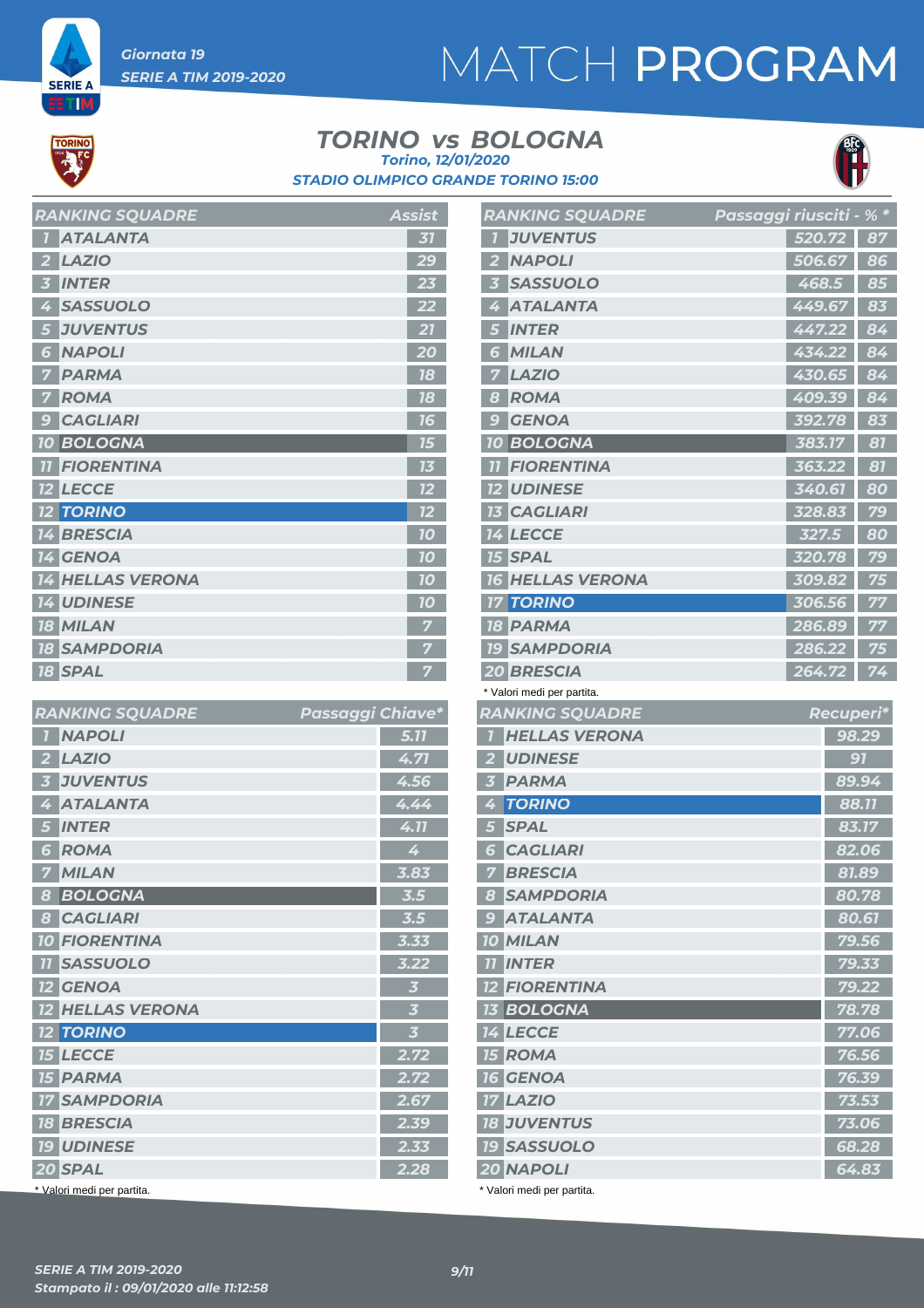## MATCH PROGRAM

**SERIE A RTM** 

#### *TORINO vs BOLOGNA STADIO OLIMPICO GRANDE TORINO 15:00 Torino, 12/01/2020*



| <b>RANKING SQUADRE</b>  | Tot. Parate - Media  | <b>RANKING SQUADRE</b> | <b>Media Km</b> |
|-------------------------|----------------------|------------------------|-----------------|
| <b>1</b> SPAL           | $86$ 4.78            | <b>1</b> INTER         | 111.842         |
| 2 PARMA                 | 84 4.67              | 2 PARMA                | 109.711         |
| 3 LECCE                 | 79 4.39              | <b>3 JUVENTUS</b>      | 109.301         |
| 4 TORINO                | 75 4.17              | 4 HELLAS VERONA        | 109.09          |
| <b>5 SASSUOLO</b>       | $74$ 4.11            | 5 LECCE                | 108.816         |
| <b>6 BRESCIA</b>        | $\overline{4}$<br>72 | <b>6 FIORENTINA</b>    | 108.649         |
| <b>UDINESE</b>          | 67 3.72              | <b>7 ATALANTA</b>      | 108.628         |
| 8 GENOA                 | 66 3.67              | <b>8 SAMPDORIA</b>     | 108.55          |
| <b>9 CAGLIARI</b>       | 64 3.56              | $9$ $LAZIO$            | 108.544         |
| <b>10 JUVENTUS</b>      | 64 3.56              | 10 BOLOGNA             | 108.477         |
| <b>11 SAMPDORIA</b>     | $61$ 3.39            | <b>II ROMA</b>         | 108.321         |
| <b>12 HELLAS VERONA</b> | $61$ 3.59            | <b>12 SASSUOLO</b>     | 108.18          |
| <b>13 MILAN</b>         | 61 3.39              | <b>13 SPAL</b>         | 107.744         |
| <b>14 FIORENTINA</b>    | 59 3.28              | 14 MILAN               | 106.938         |
| <b>15 BOLOGNA</b>       | 59 3.28              | <b>15 UDINESE</b>      | 106.545         |
| <b>16 LAZIO</b>         | $58$ 3.41            | <b>16 BRESCIA</b>      | 106.542         |
| <b>17 ROMA</b>          | $\overline{50}$ 2.78 | <b>17 CAGLIARI</b>     | 105.795         |
| <b>18 INTER</b>         | 48 2.67              | <b>18 NAPOLI</b>       | 104.964         |
| <b>18 NAPOLI</b>        | 48 2.67              | <b>19 GENOA</b>        | 104.34          |
| 20 ATALANTA             | 43 2.39              | <b>20 TORINO</b>       | 103.735         |